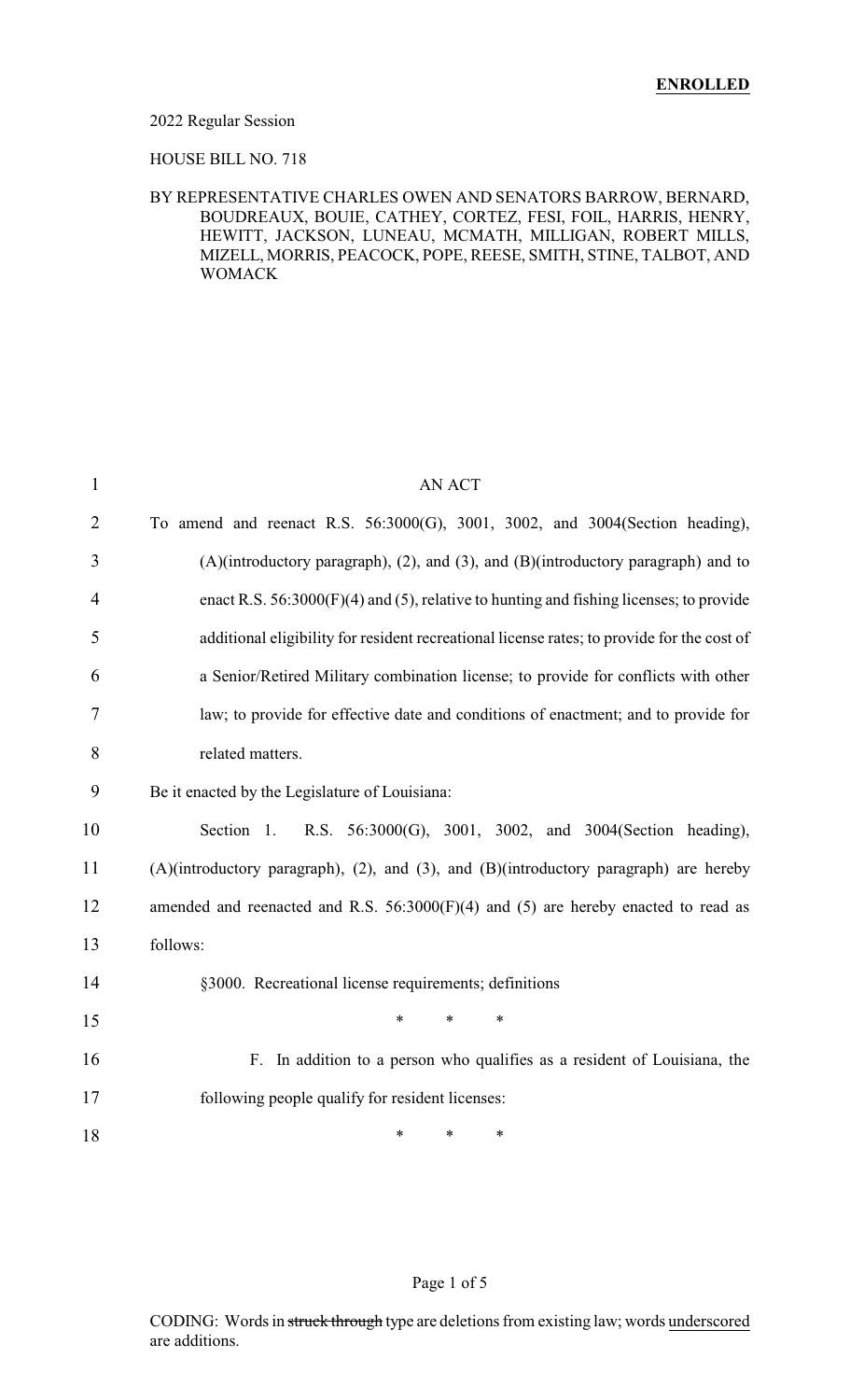| $\mathbf{1}$   | Any person who has been awarded a Purple Heart may be issued an<br>(4)                  |
|----------------|-----------------------------------------------------------------------------------------|
| $\overline{2}$ | annual hunting and fishing license at the resident rate. The applicant must provide     |
| 3              | identification and proof of eligibility satisfactory to the department.                 |
| 4              | (5) Any honorably discharged member of the United States Armed Forces                   |
| 5              | or National Guard who either enlisted for service while residing in Louisiana or was    |
| 6              | discharged from service while residing in Louisiana may be issued an annual hunting     |
| 7              | and fishing license at the resident rate. The applicant must provide identification and |
| 8              | proof of eligibility satisfactory to the department. In addition to any other           |
| 9              | documentation accepted by the department as satisfactory proof of military service,     |
| 10             | government-issued separation and discharge documentation, such as a DD-214 or           |
| 11             | NGB-22, showing enlistment or discharge in the state of Louisiana shall be              |
| 12             | considered satisfactory proof of eligibility under this Paragraph.                      |
| 13             | G. A person may qualify for a Senior/Retired Military Hunting and Fishing               |
| 14             | license as follows:                                                                     |
| 15             | (1) A resident who reaches age sixty prior to June 1, 2000, may obtain an               |
| 16             | annual Senior license for no cost.                                                      |
| 17             | (2) A resident who reaches age sixty between June 1, 2000, and May 31,                  |
| 18             | 2022, may obtain an annual Senior Hunting and Fishing license for the cost of five      |
| 19             | dollars.                                                                                |
| 20             | (3) A resident who reaches age sixty-five on or after June 1, 2027, may                 |
| 21             | obtain an annual Senior Hunting and Fishing license for the cost of twenty dollars.     |
| 22             | (4) Upon application to the department and showing identification and proof             |
| 23             | of military service satisfactory to the department, any person who is a retired         |
| 24             | member of the United States Armed Forces, including the Louisiana Army National         |
| 25             | Guard or the Louisiana Air National Guard, and was either born in Louisiana or is       |
| 26             | a bona fide resident of Louisiana, may obtain an annual license at one-half the cost    |
| 27             | of an annual resident license for the cost of twenty dollars.                           |
| 28             | $\ast$<br>∗<br>∗                                                                        |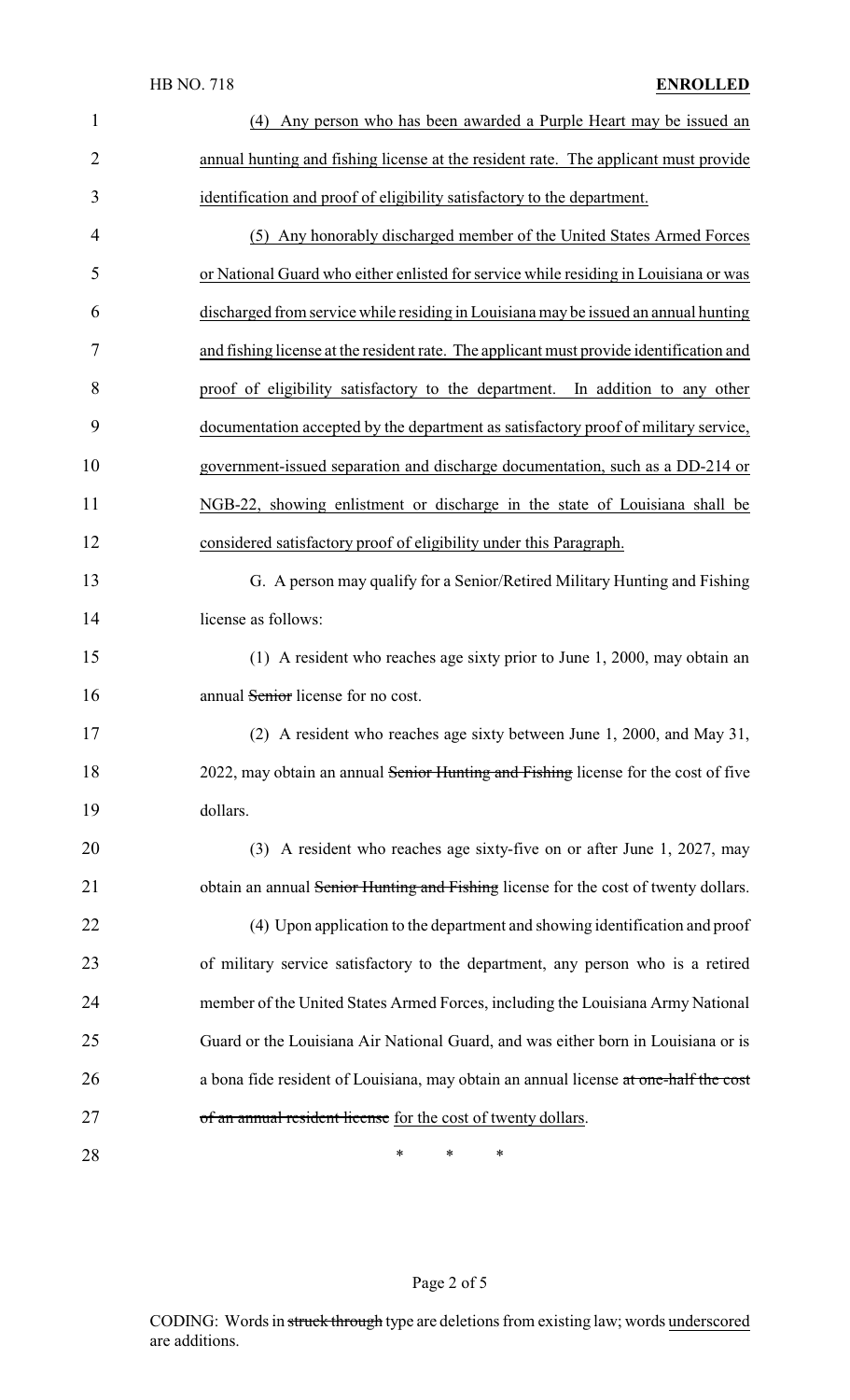| $\mathbf{1}$   | §3001. Recreational fishing licenses; fees                                            |
|----------------|---------------------------------------------------------------------------------------|
| $\overline{2}$ | Fishing licenses:                                                                     |
| 3              | $(+)$ A. Resident licenses including bona-fide residents, active and native-born      |
| 4              | retired members of the United States Armed Forces, including the Louisiana Army       |
| 5              | National Guard or the Louisiana Air National Guard, and nonresident students:         |
| 6              | $\left(\frac{a}{b}\right)$ (1) Hook and line license<br>\$5.00/year                   |
| 7              | (allows using a pole, hook and line, without a reel and without using artificial      |
| 8              | bait, dip nets, landing nets, minnow traps, crab nets, or crab lines)                 |
| 9              | \$17.00/year<br>$\left(\frac{b}{2}\right)$ Basic fishing license                      |
| 10             | (includes all legal recreational freshwater gear)                                     |
| 11             | $\left(\text{c}\right)\left(3\right)$ Saltwater fishing license<br>\$15.00/year       |
| 12             | (includes all legal recreational saltwater gear)                                      |
| 13             | $\left(\frac{d}{d}\right)$ (4) Charter three-day saltwater fishing license<br>\$20.00 |
| 14             | \$10.00<br>$(e)$ (5) Charter three-day freshwater fishing license                     |
| 15             | $\left(\frac{2}{2}\right)$ B. Nonresident licenses:                                   |
| 16             | $(a)$ (1) Basic fishing license<br>\$68.00/year                                       |
| 17             | (includes all legal recreational freshwater gear)                                     |
| 18             | $\left(\frac{1}{2}\right)$ Saltwater fishing license<br>\$60.00/year                  |
| 19             | (includes all legal recreational saltwater gear)                                      |
| 20             | $(e)$ (3) Five-day basic fishing<br>\$30.00                                           |
| 21             | (includes all legal freshwater recreational gear)                                     |
| 22             | $\left(\frac{d}{d}\right)$ (4) Five-day saltwater fishing<br>\$30.00                  |
| 23             | (includes all legal saltwater recreational gear)                                      |
| 24             | \$20.00<br>$(e)$ (5) Charter boat three-day saltwater fishing license                 |
| 25             | \$10.00<br>$(f)$ (6) Charter boat three-day freshwater fishing license                |
| 26             | §3002. Recreational hunting licenses; fees                                            |
| 27             | (1) A. Resident licenses including Louisiana residents, active and reserve            |
| 28             | members of the United States Armed Forces including the National Guard, and           |
| 29             | nonresident students:                                                                 |
| 30             | $\left(\frac{a}{b}\right)$ (1) Basic hunting license<br>\$20.00/year                  |

CODING: Words in struck through type are deletions from existing law; words underscored are additions.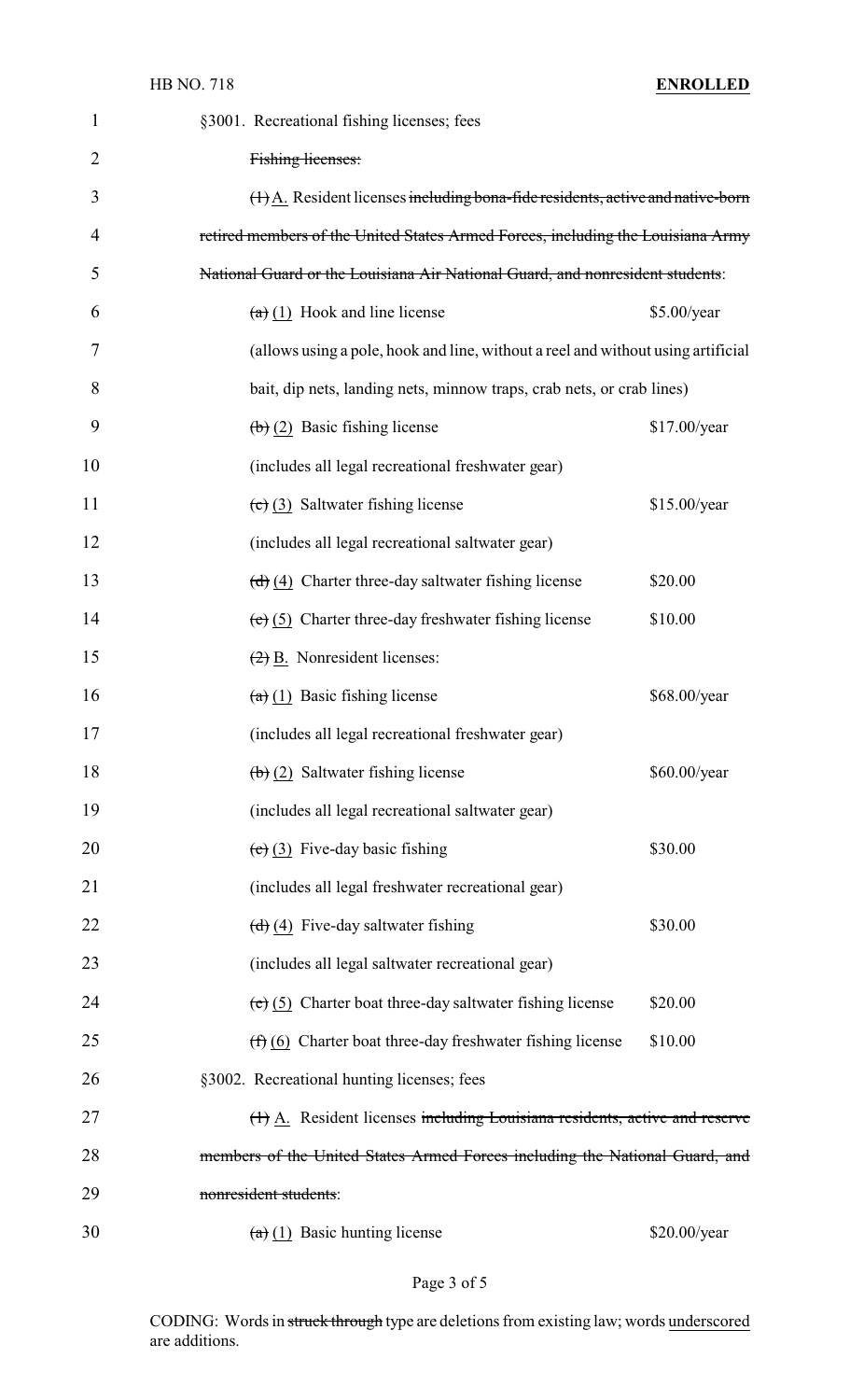| $\mathbf{1}$   | $\left(\frac{b}{2}\right)$ Deer hunting license                                                | \$15.00/year  |
|----------------|------------------------------------------------------------------------------------------------|---------------|
| $\overline{2}$ | (includes deer tags, archery and primitive privileges)                                         |               |
| 3              | $(e)$ (3) Waterfowl license                                                                    | \$12.00/year  |
| 4              | $\left(\frac{d}{d}\right)\left(4\right)$ Turkey license (includes tags)                        | \$12.00/year  |
| 5              | $(e)$ (5) Youth hunting license                                                                | \$5.00/year   |
| 6              | (required for hunting deer, turkey, trapping, and youth lottery hunts)                         |               |
| 7              | $\left(\frac{2}{2}\right)$ B. Nonresident licenses:                                            |               |
| 8              | $(a)$ (1) Basic hunting license                                                                | \$200.00/year |
| 9              | $\left(\frac{b}{c}\right)$ (2) Deer hunting license                                            | \$100.00/year |
| 10             | (includes deer tags, archery and primitive privileges)                                         |               |
| 11             | $\left(\text{c}\right)$ (3) Waterfowl hunting license                                          | \$50.00/year  |
| 12             | $\left(\frac{d}{d}\right)\left(4\right)$ Turkey hunting license (includes tags)                | \$50.00/year  |
| 13             | $(e)$ (5) Five-day basic hunting license                                                       | \$65.00       |
| 14             | $(f)$ (6) Five-day deer hunting license                                                        | \$35.00       |
| 15             | $\left(\frac{1}{2}\right)$ (7) Five-day waterfowl hunting license                              | \$35.00       |
| 16             | $\left(\frac{\hbar}{\hbar}\right)$ (8) Five-day turkey hunting license                         | \$35.00       |
| 17             | $\ast$ $\ast$                                                                                  |               |
| 18             | §3004. Combination licenses (includes all hunting, fishing, and WMA access                     |               |
| 19             | privileges); fees                                                                              |               |
| 20             | A. Resident licenses including Louisiana residents, active and reserve                         |               |
| 21             | members of the United States Armed Forces including the National Guard, and                    |               |
| 22             | nonresident students:                                                                          |               |
| 23             | $\ast$<br>*<br>∗                                                                               |               |
| 24             | (2) Seniors and Senior/Retired Military                                                        | \$20.00/year  |
| 25             | (3) Disabled/Special Needs and special needs                                                   | \$4.00/year   |
| 26             | B. Nonresident licenses:                                                                       |               |
| 27             | $\ast$<br>$\ast$<br>*                                                                          |               |
| 28             | Section 2. If enacted on or before June 1, 2022, this Act shall become effective on            |               |
| 29             | June 1, 2022, and the provisions of this Act shall supercede any conflicting provisions of Act |               |
| 30             | No. 356 of the 2021 Regular Session.                                                           |               |

# Page 4 of 5

CODING: Words in struck through type are deletions from existing law; words underscored are additions.